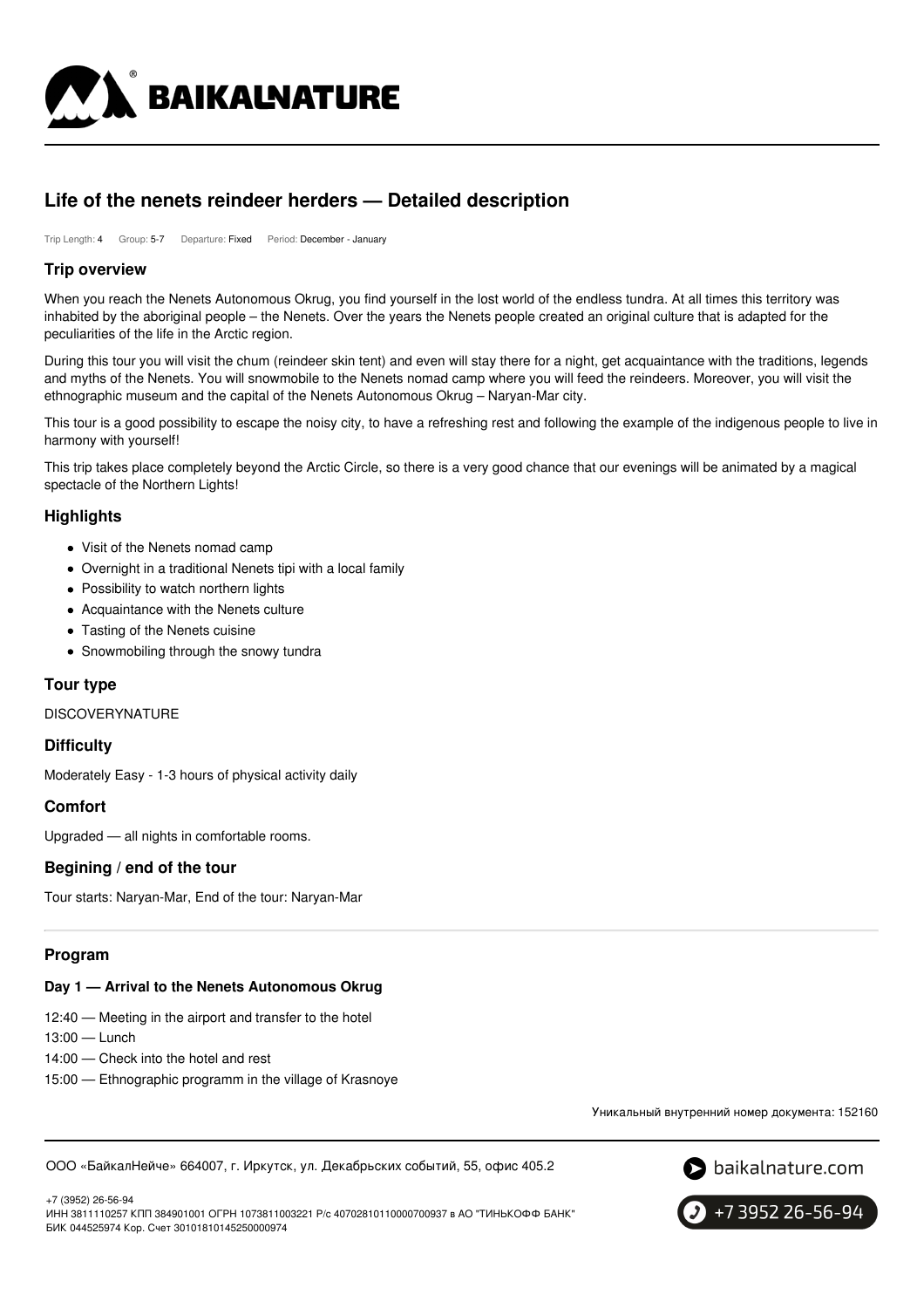

#### 19:00 — Dinner (Not included)

Overnight in the hotel

Hotels: Accommodation in Naryan-Mar city, Twin room Comfort: Comfortable accommodation, WC and bath / shower in room

## **Day 2 — Day in the reindeer herders life**

- 08:00 Early breakfast
- 09:00 Departure to the reindeer herders camp
- 11:00 Arrival and acquaintance with the nomads
- 13:00 Lunch
- 14:00 Day in the nenets chum
- 19:00 Dinner

Overnight in the chum

### **Day 3 — Return to Naryan-Mar**

- 09:00 Breakfast
- 11:00 Discovery of the Nenets culture
- 13:00 Lunch in the chum
- 14:00 Transfer to Naryan-Mar and ice fishing
- 17:00 Arrival in Narian-Mar.
- 19:00 Dinner (Not included)
	- Overnight in the hotel

### **Day 4 — Souvenirs and end of the programme**

09:00 — Breakfast in the hotel

10:00 — Transfer to airport. End of the program

## **Departures**

| <b>Start</b> | End        | <b>Basic price per person</b> |
|--------------|------------|-------------------------------|
| 19.03.2022   | 22.03.2022 | 89900.00 RUB                  |

### **Note**

The indicated price is for the group of 5 persons. For the smaller group, the price per person will be recalculated.

# **What's included**

+7 (3952) 26-56-94

Уникальный внутренний номер документа: 152160

ООО «БайкалНейче» 664007, г. Иркутск, ул. Декабрьских событий, 55, офис 405.2





ИНН 3811110257 КПП 384901001 ОГРН 1073811003221 Р/с 40702810110000700937 в АО "ТИНЬКОФФ БАНК" БИК 044525974 Кор. Счет 30101810145250000974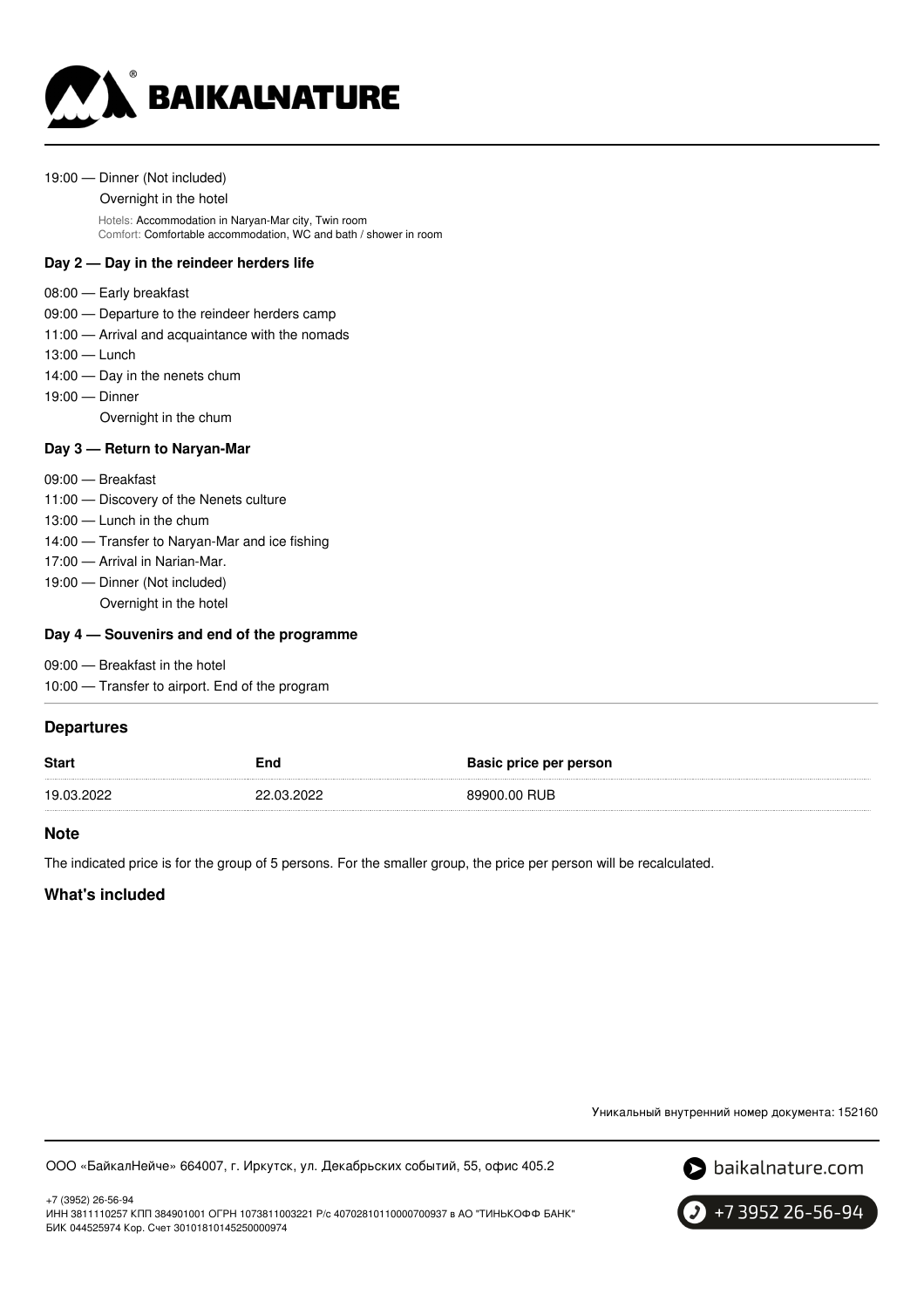

#### **Price includes**

- Accommodation as per itinerary
- Transport as per itinerary
- Excursions and visits as per itinerary
- Transfer from airport / railway station on first day
- Transfer to airport / railway station on last day
- Letter of invitation
- Snowmobile and equipment rental
- Meals according to the program
- English-speaking guide services

# **Checklist & Equipment**

You will need in Russia in winter:

- to protect yourself from the cold weather;
- to protect yourself from the wind;
- to protect your feet from moisture:
- to protect yourself from the sun's reflection from ice and snow.

Allow the system of "three layers":

- The first layer, called "second skin", determines the performance of the other two layers. It will transport sweat to the next layer and dry quickly to avoid cooling after exercise. Therefore forget the cotton retains moisture in the skin and choose underwear in synthetic fabrics.
- The second layer must keep the heat of the body as long as possible. Warm synthetic or mixed (wool or fleece turtleneck sweater) fabrics, that dry quickly, are preferable.
- The third layer should protect you against wind and moisture. Choose a jacket, long enough, 100% waterproof, preferably with hood.

We recommend you to pack all your stuff in two bags: a small backpack and a large travelling bag.

SMALL BACKPACK: will be useful for carrying your personal belongings during the day (camera, film, personal medication, bottled water, etc.) You will also use it as hand luggage during air travel for all your heavy (to lighten the travel bag in the luggage compartment), fragile (camera, etc.) and necessary (toilet bag, etc.) things.

BIG TRAVEL BAG or BIG BACKPACK: must contain the rest of your stuff. It will be in the luggage compartment during the flight. It will be transported by vehicles.

# **Recommended checklist**

Thermal underwear POLARTEC or similar pullover Windproof waterproof pants and jacket (GORE-TEX, EVENT, SIMPA-TEX) Long sleeve shirts or sweatshirts T-shirts **Socks** Comfortable shoes for city Mountain boots for walking on ice and snow Wool gloves and winter cap Moisturizer Important travel documents: Passport and visa, original or electronic airplane tickets (with a sets of photocopies kept separately), bank card Antibacterial hand gel Expedition pants

Уникальный внутренний номер документа: 152160

ООО «БайкалНейче» 664007, г. Иркутск, ул. Декабрьских событий, 55, офис 405.2



+7 (3952) 26-56-94 ИНН 3811110257 КПП 384901001 ОГРН 1073811003221 Р/с 40702810110000700937 в АО "ТИНЬКОФФ БАНК" БИК 044525974 Кор. Счет 30101810145250000974

+7 3952 26-56-94

## **Price does not include**

- Personal expenses and tips
- Visa fees and travel insurance
- Optional activities
- **Airline tickets**
- Medical insurance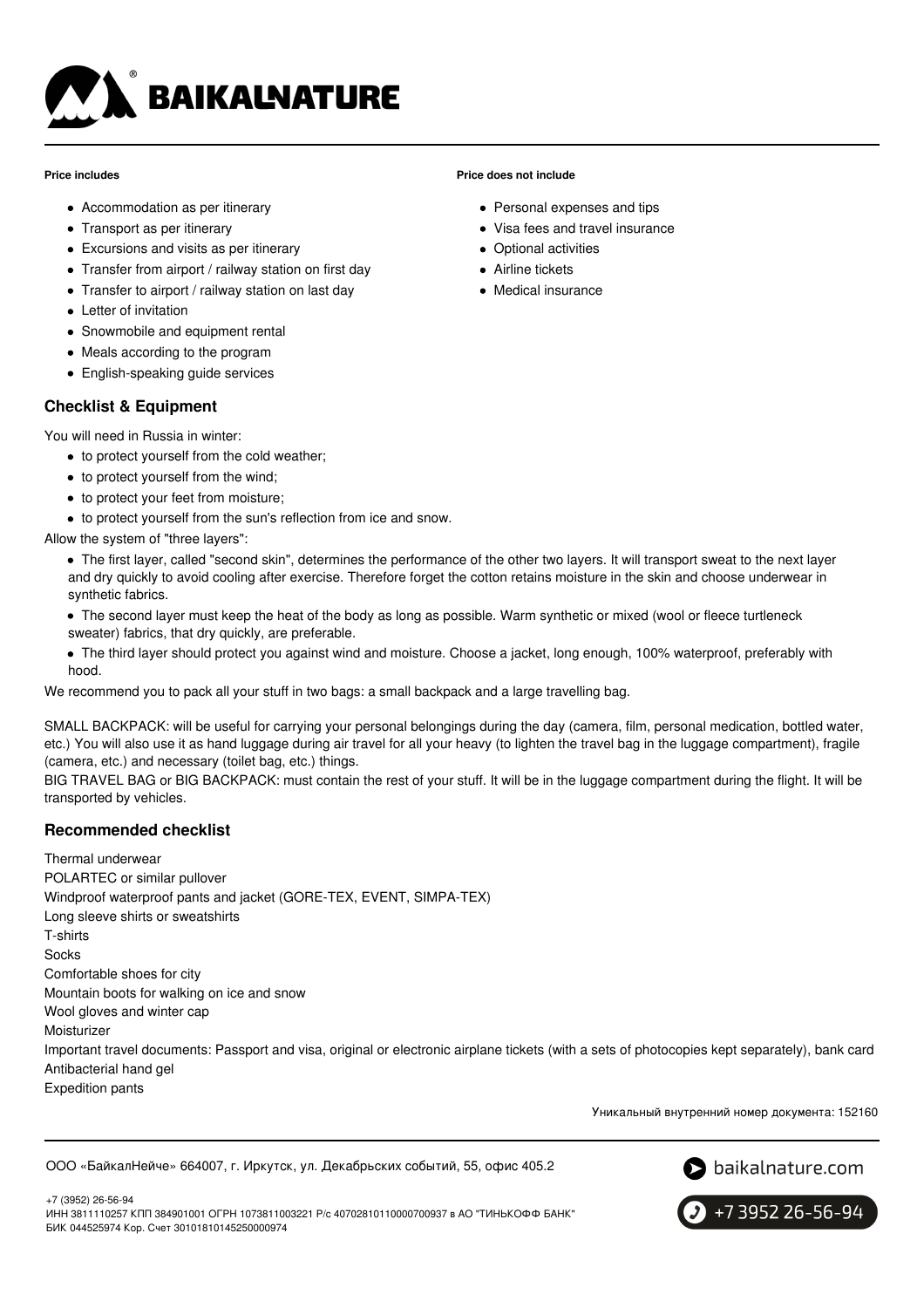

# **Meals**

At restaurants and homestays in cities, traditional cuisine consists of local specialties.

If you are a vegetarian or have any particular preferences, please let us know, so we could adapt the menu.

# **Visa**

You need a tourist visa to travel to Russia. It can be issued for a maximum period of 30 days. Your passport has to be valid for at least six months after the expiry date of your visa and to have at least two blank pages.

BaikalNature offers visa support and has created "BaikalNature letter of invitation" package. If you buy a BaikalNature tour, this package is absolutely free; when you buy any other BaikalNature service, you will have to pay for this package. For more information please conact your nearest Russian Embassy or Visa Application Center.

## **Money**

The Russian currency is ruble. In all cities and many large villages of Russia, you can easily withdraw rubles, using a Visa or MasterCard, from ATMs, located in banks, department stores or hotel lobbies, some of them are open 24 hours a day. If you have euros or dollars with you, exchange offices will allow you to change them easily in the cities, seldom in the countryside. However, it can be difficult to exchange traveler's checks, even in cities.

# **Tipping**

All persons who compose the BaikalNature travel team (guides, drivers, cooks, etc.) are paid a decent wage for their services and do not expect any tips from you. So you have no obligation to leave anything. If you really want to express your satisfaction by leaving a gratuity, and if it is in foreign currency, be aware that torn or glued coins and banknotes cannot be exchanged. Anyway, thank you for your tips, left at your discretion in envelopes.

## **Health**

You need to get a health examination before a great trip. Consult your doctor. Get a dental checkup. If you have health problems that could worsen during the trip, make sure you have taken all your medications with you.

Provide a first aid kit that includes among other items:

- aspirin or paracetamol,
- anti-diarrheal pills,
- antiseptic,
- adhesive plaster,
- sterile pads.

If you have individual diseases, make sure you have taken your medications.

# **Medical Form**

No particular physical condition is required.

# **Emergency Contact**

In Western Russia, you can contact BaikalNature by phone: +7 499 705 65 58

# **Legal Mentions**

Professional Guarantees: BaikalNature LLC (ООО "БайкалНейче"), United Federal Register of Tour Operators number: RTO 009402. Financial Guarantee: "Gaide insurance company" JSC (АО "Страховая компания Гайде"). Insurance contract N 10058/21-49 from October 08, 2021. Amount of coverage: 500 000 RUB. Legal and actual address: BaikalNature LLC 119А Dekabrskikh Sobyti Str., office 13 664007 Irkutsk Russia

Уникальный внутренний номер документа: 152160

```
ООО «БайкалНейче» 664007, г. Иркутск, ул. Декабрьских событий, 55, офис 405.2
```


+7 (3952) 26-56-94 ИНН 3811110257 КПП 384901001 ОГРН 1073811003221 Р/с 40702810110000700937 в АО "ТИНЬКОФФ БАНК" БИК 044525974 Кор. Счет 30101810145250000974